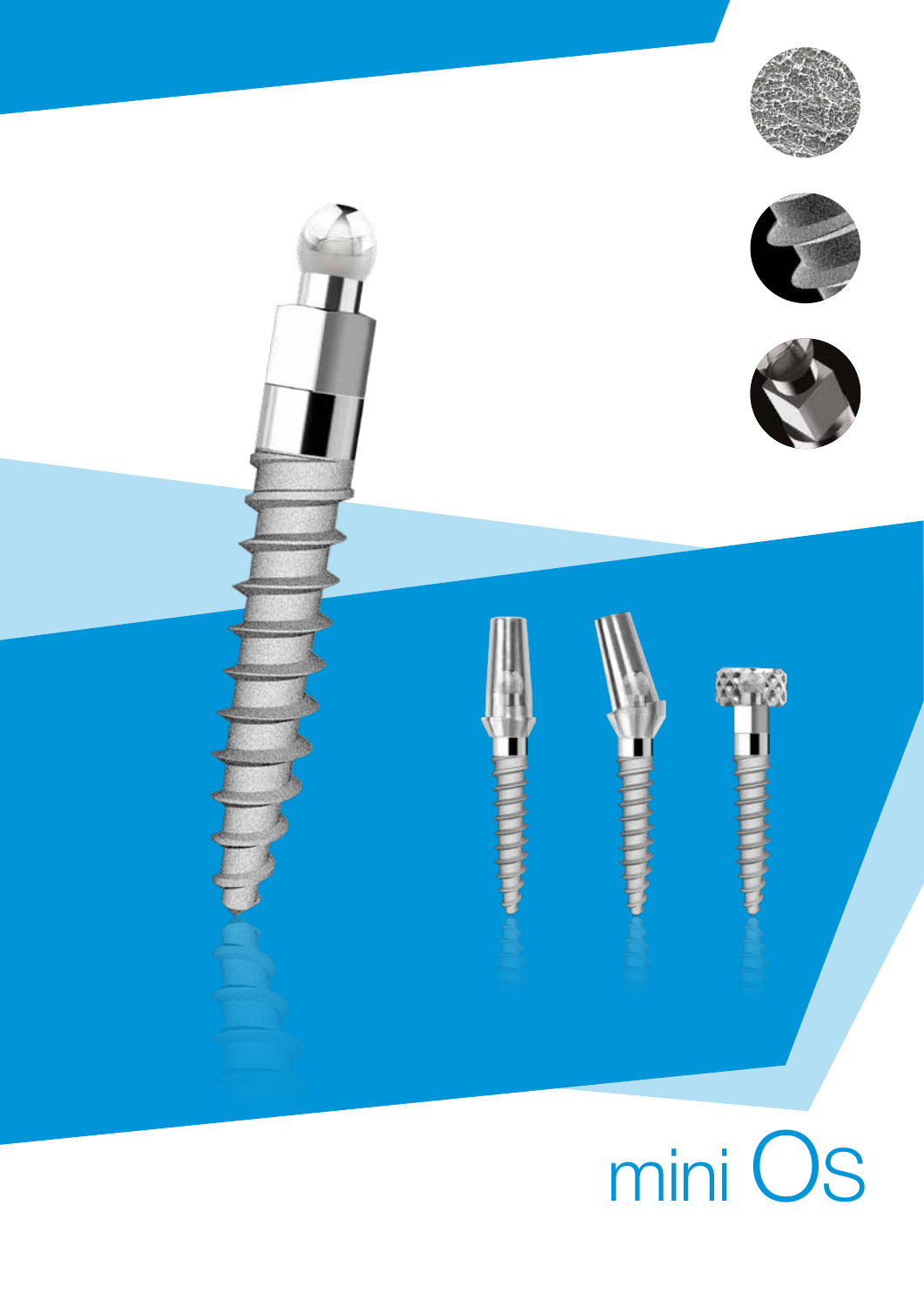## mini OS

OS Mini Implants line proved extremely versatile and reliable. Born to stabilize mobile prostheses, thanks

to a cementable square engage, can be used in support for biphasic implants with their own prosthetic components.

| Ø     | Fixture | L.9            | L. 11          | L.13               | L. 15          |
|-------|---------|----------------|----------------|--------------------|----------------|
| 2,0   |         | mm<br>MN2.0X09 | mm<br>MN2.0X11 | $\,mm$<br>MN2.0X13 | mm<br>MN2.0X15 |
| 2,5   |         | MN2.5X09       | MN2.5X11       | MN2.5X13           | MN2.5X15       |
| $3,0$ |         | MN3.0X09       | MN3.0X11       | MN3.0X13           | MN3.0X15       |





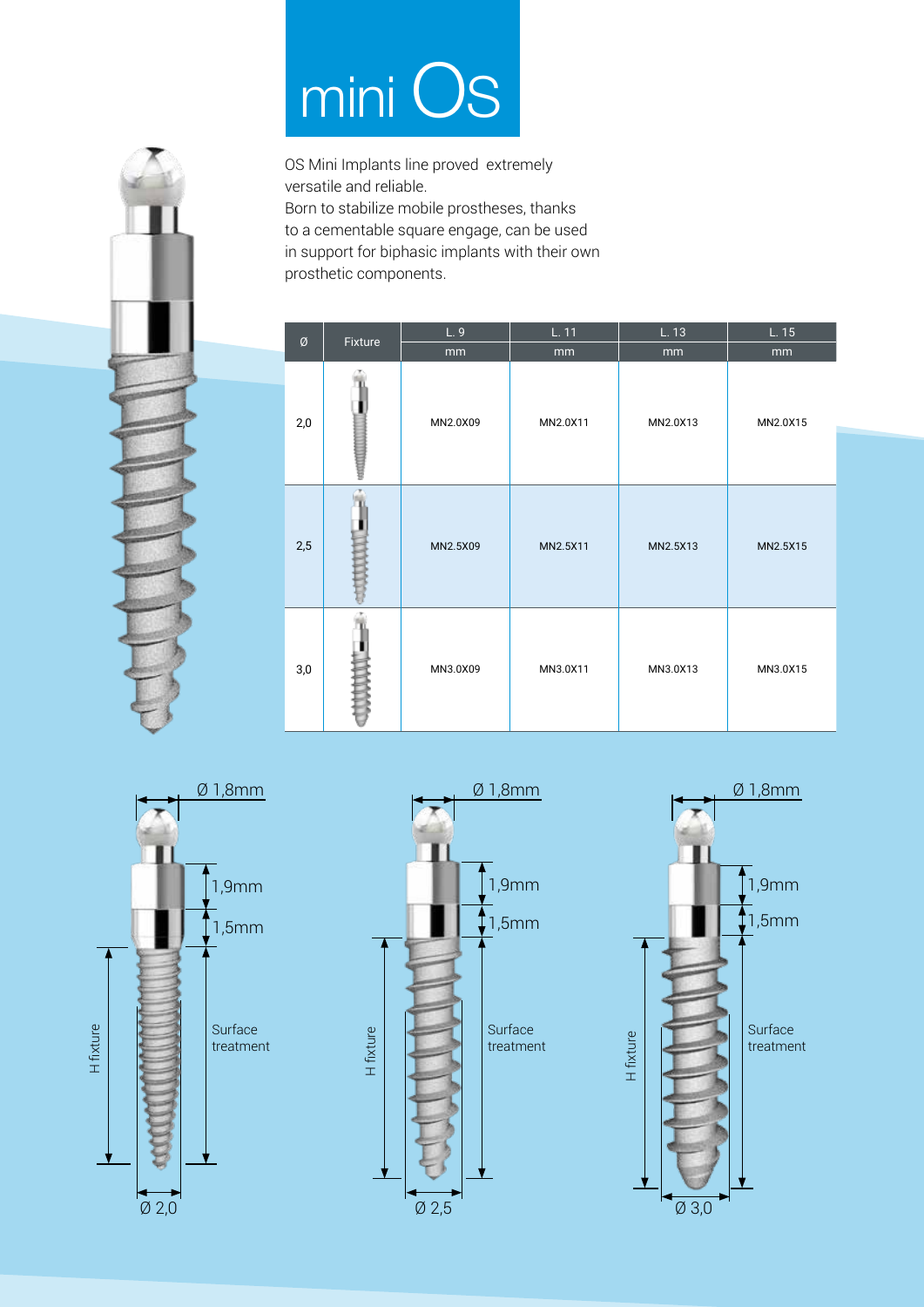## Low open caps fixed in the prosthesis





## mini OS Prosthetic components

|  | Transfer<br>cod. MNTRA                   |  | Analog<br>cod. MNANA                     |  | Straight abutment<br>cod. MNMC                           |       |
|--|------------------------------------------|--|------------------------------------------|--|----------------------------------------------------------|-------|
|  | Angled abutment 15°                      |  | Castable cylindercod.                    |  | Low open cap<br>cod. MNCAP                               |       |
|  | cod. MNMAC                               |  | <b>MNCC</b>                              |  | Standard closed cap<br>cod. MNCAP1                       |       |
|  |                                          |  |                                          |  | Dynamometric torque<br>ratchet adjustable<br>0 to 35 Ncm |       |
|  | Teflon cap<br>cod. 040CRM                |  | Basket cap<br>cod. 041 CAM               |  | Fixed ratchet                                            |       |
|  |                                          |  | Ratchet implant driver<br>cod. MINSTR002 |  | Surgical drill                                           |       |
|  | Machine implant driver<br>cod. MINSTR001 |  |                                          |  | Ø1.6                                                     | FP160 |
|  |                                          |  |                                          |  | Ø1.8                                                     | FP180 |
|  |                                          |  |                                          |  | $\varphi$ 2.0                                            | FP200 |
|  |                                          |  |                                          |  | $\varphi$ 2.5                                            | FP250 |